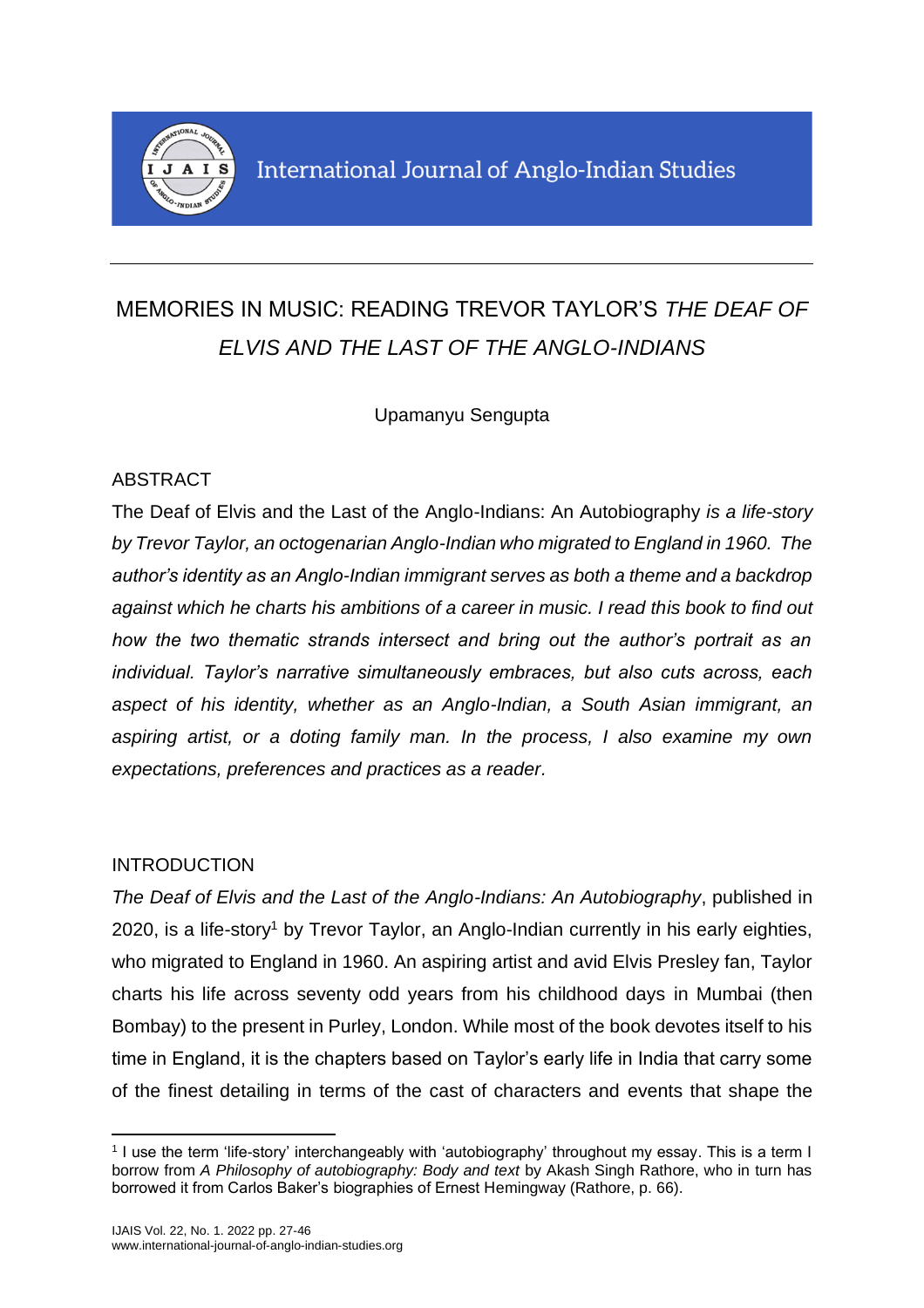author's life. Perhaps the earlier chapters engage us more because of how intricately he connects his own life's turns with critical moments in history: the Second World War and the independence of India.

As we move from the opening chapters of his childhood and youth, to his marriage and family life, this connection is less evident, but the more personal narrative note he strikes makes up for it. The most prominent among the people in his life is his wife Zoe, whom he describes on more than one occasion as a 'guardian angel', but also his parents, and especially his mother, brother, children and grandchildren, about each of whom he speaks with doting fondness. All in all, Taylor's book recounts the life of a content and loving family man living a comfortable life following all his struggles as an immigrant, if also beset by regret for not being able to be the artist he aspired to be.

Why do people feel the need to write about their lives? In our times, celebrities lead the charge in penning autobiographical accounts, and understandably so. The gossip, glamour and drama surrounding their lives serve up rich material for such an exercise. *The Deaf of Elvis and the Last of the Anglo-Indians: An Autobiography*, does not fit into any of these categories, however. Neither does the author Trevor Taylor claim to be a celebrity, nor does it relate a particularly eventful life. In his title though, he promises to share the story of a community on the wane, as he identifies himself as among the last of its members. Autobiographies after all, can also be a record of collective memories, as the present work shows. Such recollections are especially significant for a number of reasons.

First, each such telling makes for a powerful assertion for a community that finds itself increasingly marginalized in the Indian national life. <sup>2</sup> According to Kathleen J. Cassity (2014), Anglo-Indians who tell their own stories correct "the distorted historical record" of the stories penned by the British or the other Indians about Anglo-Indians. In the process, they strike a new, autonomous trajectory distinct from having their stories told by either the British or the Indian mainstream (2014, p. 4). Even as descendants of

 $<sup>2</sup>$  The 126th Amendment Act passed by the Lok Sabha in December 2019, for instance, discontinued</sup> the provision for nominating members of the Anglo-Indian community to the parliament and fourteen state assemblies.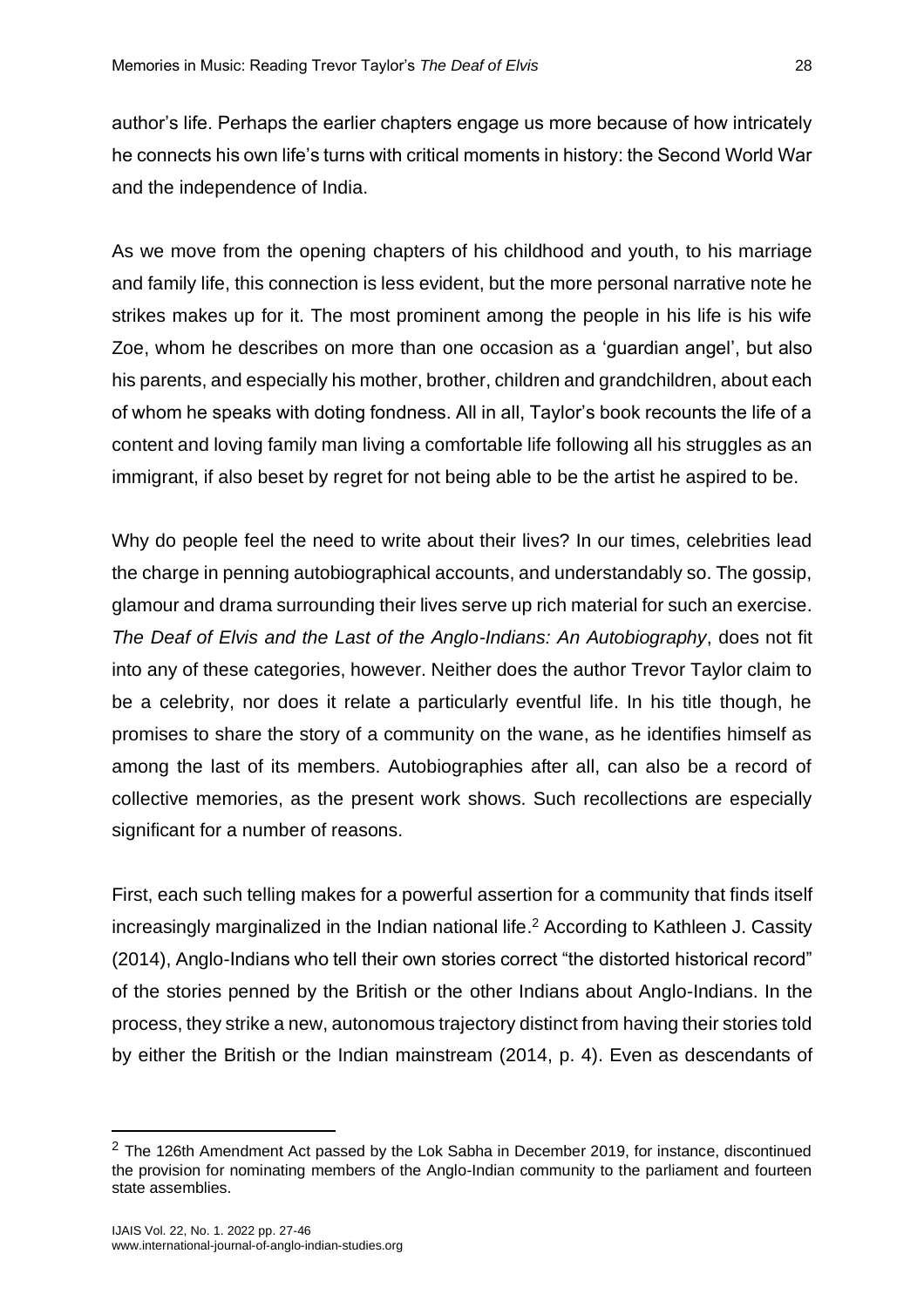the Raj, Anglo-Indians like Taylor forge an independent path away from the shadows of its more numerous contenders.

Second, an individual life even in its utmost ordinariness deserves narration, if only to record and celebrate its uniqueness. As Adriana Cavarero (2020) argues, the story of a life allows a glimpse into its distinct, unrepeatable narrative arc that larger, community-based identities often gloss over and miss. Autobiographical accounts are expressions of the singular instance of a person, the 'who' subsumed by the larger 'what'—the slew of identities that pin them down (2020, p. 45). To borrow an analogy from the philosopher Akash Singh Rathore (2019), autobiographies render in flesh of the lived experience what identities and epithets trade in mere abstractions (2019, p. 1). An autobiography captures in intimate particulars the lives lived behind these abstractions, and sketches them in sharp, vivid relief. Abstractions after all, function at the level of theorizing: Who are the Anglo-Indians for instance, as per the constitution? What role do they play in the economic life of the country? Where do they stand sociologically? What impact does the country's politics have on them?

As we see, an autobiography can raise these vital questions, but who exactly is the person, Trevor Taylor, beyond these group identity questions? How do we know him? What are the quirks of daily life that foreground the individual in him, while also telling us of how they relate to the larger collectives of identity? Delving into a life-story answers to that curiosity of knowing the person beyond his identities, as an Anglo-Indian, an immigrant, an artist, any of those terms that straitjacket him into a type. Calling a life unique, as Cavarero or Rathore do, is a nod towards its fundamental unrepeatability, that this life is Taylor's and his alone, and not a mere measure of how exceptional it has been in terms of achievements. In being narratable then, every life stands out, and navigates past the identity brackets that seek to arrest it and make it conform. In my reading too, I had to constantly grapple with the challenge of how much Taylor let us into his life as an Anglo-Indian versus finding out more about him as a person. In writing this review, I approach the problem by examining the book's title, how its author sets the social context of his life story, lets us into his artistic growth, and the contradictions and dilemma that mark his journey.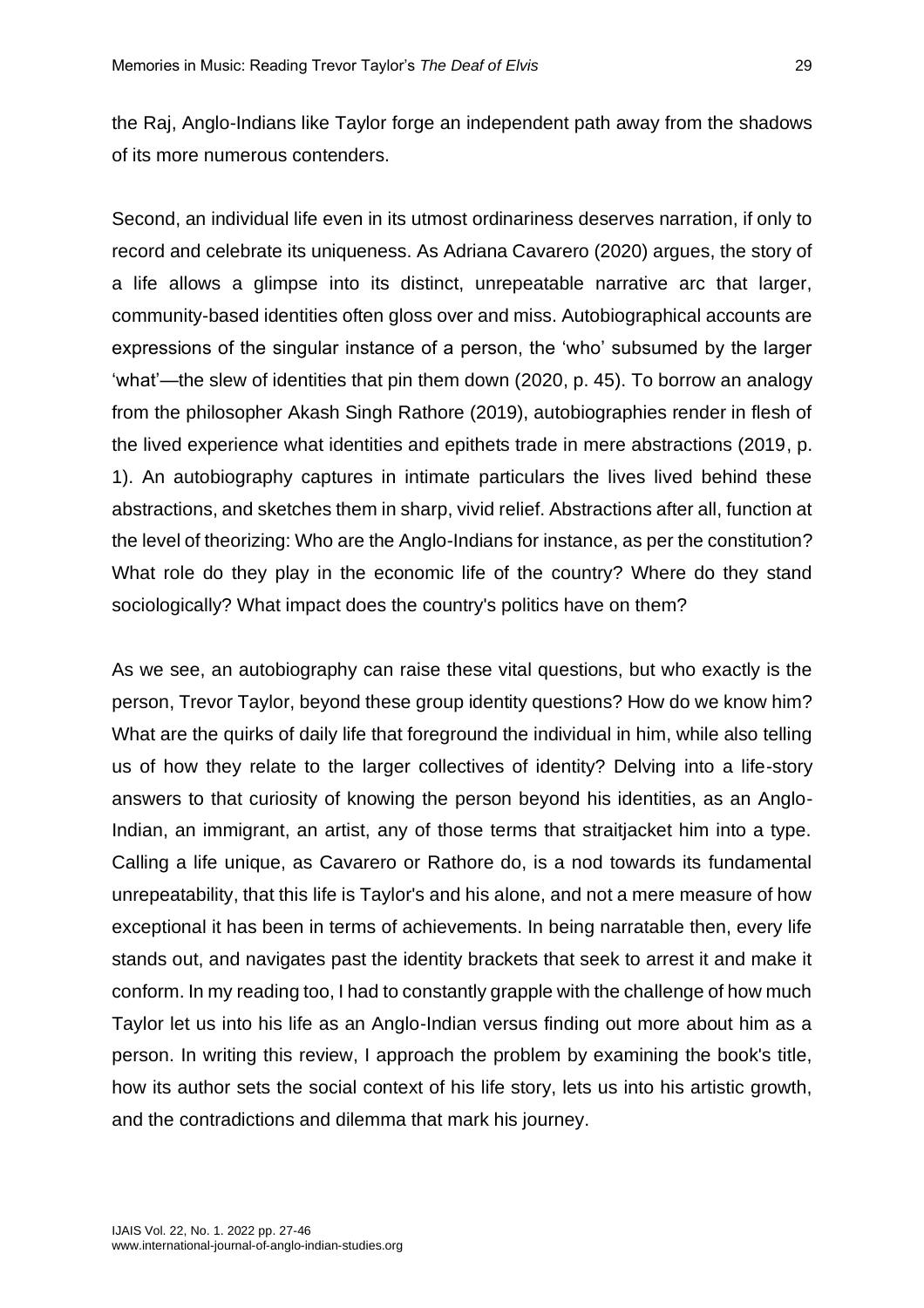## A TWO-PART TITLE

Autobiography titles often carry an air of nostalgia and an instant, catchy appeal. Taylor's title too treads this line. On the one hand is the word 'deaf', evidently both a play on 'death' of his hero Elvis Presley as well as his own hearing impairment. It is the second part of the title referring to 'the last' Anglo-Indians that pique one's interest. Is this a reference to the declining numbers of the community in India and elsewhere? Could it be a more limited allusion to his immediate family's presence in India, as they migrate to England, Australia and elsewhere over the last decade of the twentieth century? Or perhaps, it is a hint at the gradual, but steady fading away of a distinct way of life, as more and more Anglo-Indians in India either migrate or culturally align themselves closer to a normative idea of a 'national mainstream'.

#### Taylor explains:

Anglo-Indians finally began to settle and raised families and then related to their children and grandchildren their roots; this next generation of Anglo-Indians were not called Anglo-Indian because they were born in the UK or wherever and they had been born British. They adapted to that particular country's ways […] They found it quite difficult to understand their parents' roots, of such a mixture of English, Dutch, Polish, Armenian, Scottish, Welsh and Irish. We are the last of the Anglo-Indians of our generation, those who emigrated during 1947 till 1960. (p. 7)

He thus defines the 'last' in terms of an entire migrant generation, and places himself and his family somewhere towards its tail end. In explaining the title, he evokes a sense of nostalgia for this generation, now British citizens, and fading. Children and grandchildren born to them no longer fathom their mixed ancestry and see themselves as singularly British and laugh at the accents and seemingly strange manners of Taylor's generation of migrants. As he notes elsewhere, Anglo-Indians had always been something like outliers in British society too, not unlike in India. However, with the passing of generations, Taylor and others of his time find themselves a bit out of place in their own families too, and fervently hope that the stories survive the test of time. Noticeably, he cannot pin hopes on them continuing the Anglo-Indian way of life, but must settle for them becoming custodians of these stories. What Taylor essentially nudges towards, is a memorializing of his personal life, as it twines with his collective identity. One might infer his life story as a first step in that process.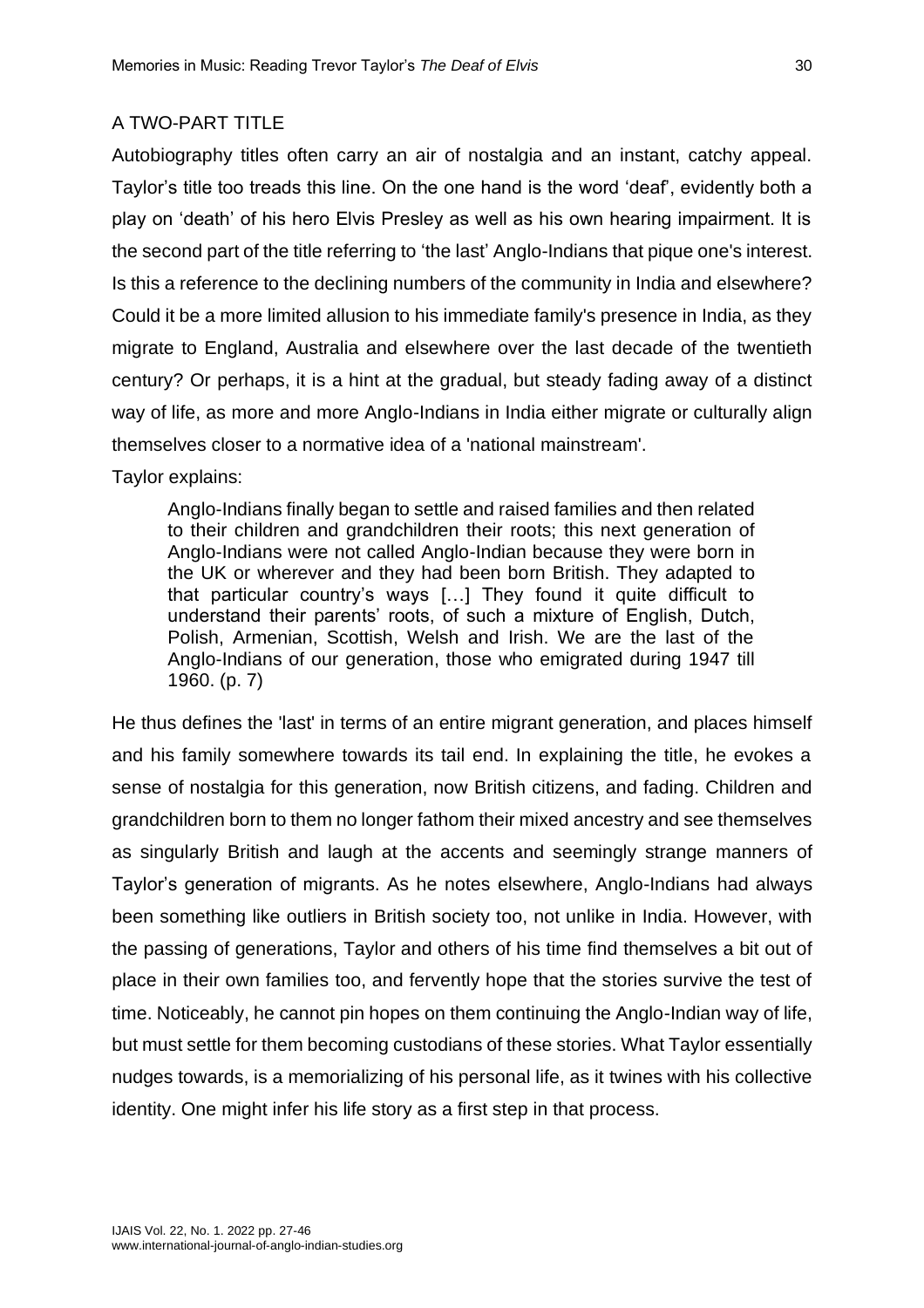The book's title is something of a giveaway of the protagonist's commitment to a life of music, and his admiration for Elvis Presley in particular. At the same time, the title's reference to deafness captures something of his frustration, if also self-deprecating humour, at all the obstacles he had to overcome while pursuing his passion. At another level, it also pays homage to his Anglo-Indian upbringing and exposure to a variety of music from early in life. Added to that, the cosmopolitan setting of Bombay meant exposure to a wide variety of western music for the young Taylor. His natural talent and the childlike lilt in his voice caught the attention of the priests at school and in the local church where he quickly became a part of the choir groups. At home, his songs were a regular fixture at the pound parties, his 'caruso' style adding to the charm. Churning out one song after another for such occasions meant staying updated on the latest trends in music from an early age, something he rather enjoyed doing.

### SOCIAL SETTINGS' IMPACT ON IDENTITY

Taylor's memoir explores his identity on multiple fronts: that of an Anglo-Indian, a migrant, and an artist. I was especially struck by how his Anglo-Indian identity takes greater prominence when he recounts his youth in India. While not so evident in his early childhood, this highlighting of Anglo identity becomes more pronounced from his teenage years. What explains such a shift? Perhaps, what accounts for it is his growing up in a locality marked by identity awareness and a gradual coming of age amid these differences. We read that the apartment and its neighbourhood housed a mix of diverse religious and linguistic communities and classes. At Dehdusty Building, his childhood apartment, they "had the landlord, Mr Dehdusty, a Muslim man, living to the right side of us, and to the left, we had Hindu neighbours" (p. 45). From their balcony overlooking the road, a young Taylor would watch life flow by at all hours of the day, "the huge crowds coming out of the late-night movie around midnight and talking aloud and smoking their *beedis* [and] the *paan*, which went along with the *beedis*" (p. 47). As much as they all inhabited this space, they would no doubt have had a deep awareness of their differences too. While nothing suggests animosity among the neighbours, a constant, unavoidable awareness of each other's differences marked their daily interactions. This is perhaps the reason Taylor identifies his neighbours by religion as he reflects on his childhood a good six decades later.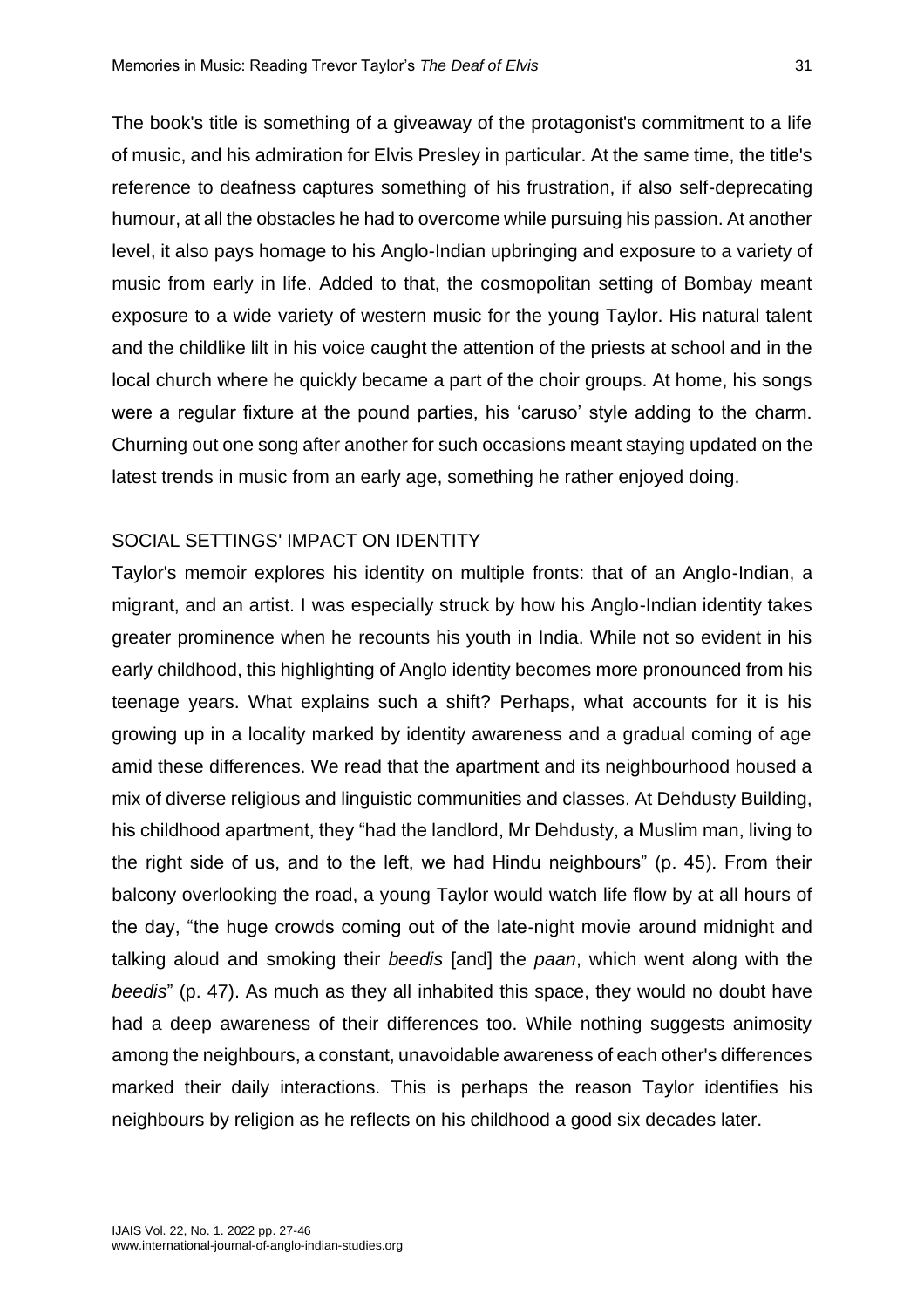If these were boundaries the grown-ups drew around their own identities, they found an echo among the young ones too. Predictably, at school too, Taylor's friend circle gradually coalesces around groups of Anglo-Indian boys who share an interest in music, and scout their own hideouts in the jukebox joints, cinemas, and late-night pound parties. The only exception seems to be a friend called Velu, presumably a Tamil, who the author describes as a Madrasi, as was the wont then. Taylor obviously admired Velu. Their easy bantering around each other's food, skin colour, and accents makes for a delightful read, especially when we learn Velu is that one friend from Bombay still in touch with the author. However, such moments are rare. By and large, Taylor's childhood shows how in mixed societies when children navigate social boundaries, they often creatively mirror the behaviour of the grown-ups.

In this, the contrast with the latter half of the book is especially striking. By then, the question of identity takes on a more settled, calmer tone. Two things have happened by then: first, Taylor's migration to England, and second, he has settled into family life. As if on cue, the heady pace of the earlier half of the narrative eases down. At this stage, most of it reads like standard fare for the? ordinary middle-class life of an immigrant family gaining a steady foothold in a new country. I felt that recollections from his youth come across as all the more convincing as a result of this narrative shift. Taylor casts his early, formative years as turbulent, devoid of the certainty that marks the later years. It is no coincidence then that his evolving sense of Anglo-Indian identity should overlap with other accounts of coming of age: his earliest sexual adventures, and also the first serious considerations of a career as a singer.

This portrayal of simultaneous growth of all these aspects of self-identity lends the initial chapters a real, palpable feel that the later chapters lack. As a reader, I was left wondering if the later silence on more personal aspects of identity is a deliberate attempt at showing a shift. Does it convey a reconciliation with himself in his identity, a more settled acceptance of the person Taylor, with all his flaws and shortcomings, portrayed with such admirable frankness in recollecting his youth? Or is it simply a hindsight advantage that allows a more realistic take on the past than it does for the present? Either way, given its formative role, I felt this transition could have been charted with a greater degree of care and attention.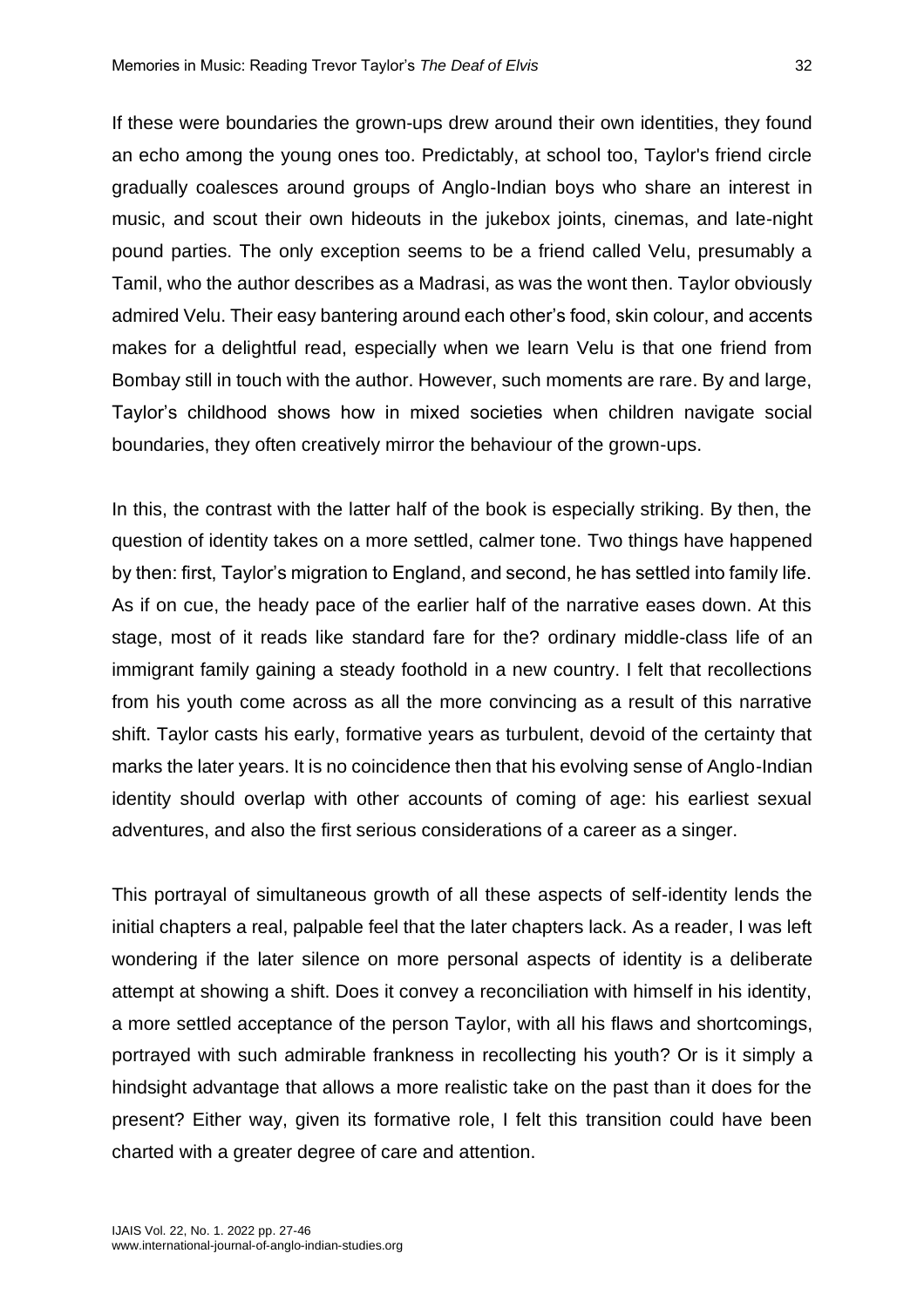## EVOLUTION AS AN ARTIST

The greater detailing in the earlier chapters also has the author link the evolution of his artistic streak with the support offered by his family and school. Consider this, for instance:

I was always a caruso as a little boy and used to sing along with my parents' gramophone player to old Johnny Ray records and old songs my dad used to sing when he was tipsy. He was of Irish descent and used to sing songs like 'Danny Boy' and 'I'll Take You Home Again Kathleen' and my little sister used to sing as well and did a song called 'My Happiness'. (p. 23)

Again, while talking of his selection for the school choir, Taylor highlights how he aces through with ease and just how elating the experience of being in the choir is for him:

It was as if an angel of God was guiding us with his wings and inspiring the choir and me to sing with special emotions and feelings. It was the best experience that happened to me as a choir boy, being selected to sing with the soprano's section of the choir. […] We had a massive sound, and I was in heaven. (p. 25)

The 'Elvis' and the 'Anglo-Indians' of the book's title are thus closely related and the author's passion for music is an integral part of his Anglo-Indian identity. The earliest bands he forms are mostly with fellow Anglo-Indian boys, some of them from school and some from elsewhere. All of them bring to these groupings a shared sense of musical pride and heritage drawn from their family and social settings. By this stage, Taylor already falls silent on any mention of how the other communities fit or engaged with this musical space. The somewhat exclusive nature of these groupings is hard to miss: none of them counts a non-Anglo-Indian fellow student among its members.

Perhaps the author deliberately avoids mentioning this to steer clear of any controversy or blanket generalizations. However, addressing this issue might have added more nuance to his narrative, especially since it is a recollection that allows him the benefit of hindsight. It could have served to remind us, for instance, of the reticence that marked the mainstream Indian engagement with even cultural aspects such as western music in the pre-liberalization era. Moreover, part of the appeal of an Anglo-Indian life memoir lies in how its protagonist navigates the complex terrain of identity and inter-cultural contacts in the Indian social setting. This issue becomes all the more critical since it moulds his interest and taste in music too.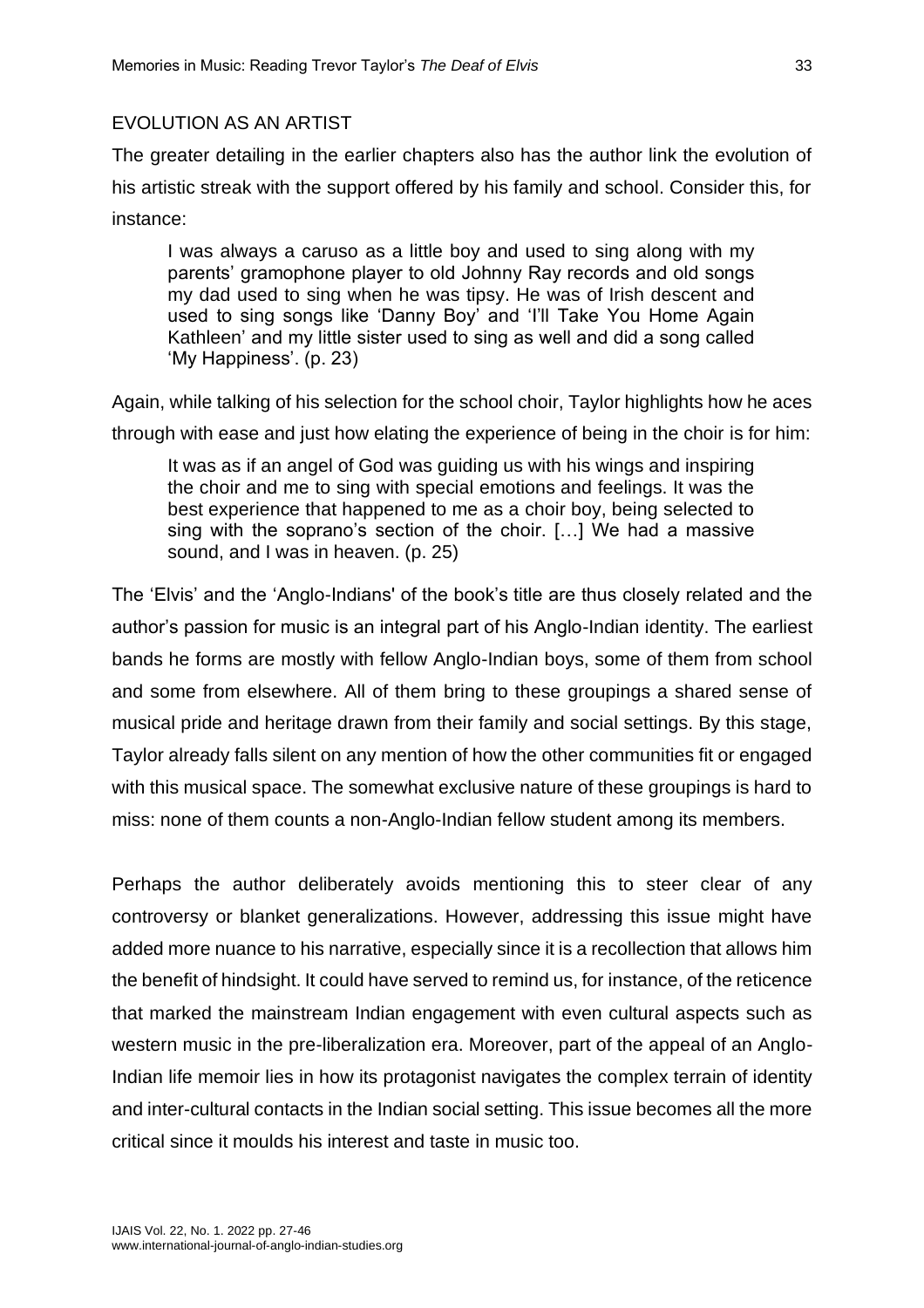### COLLECTIVE AND SELF-IDENTITIES

An autobiography or life-writing then links an individual and their community at multiple levels. It is acutely conscious of forging a link between the self, the individual, and the world, and their society, that is, the larger community relationships they find themselves in. As Mikhail Bakhtin contends, in exploring the formation of the individual, the form also records the emergence of the world as they see, encounter and inhabit it (Bakhtin cited in Graham, 2019, p. 4). The larger social cultural context that sustains an individual's journey through life is more than a mere prop in life-writing. Recollection of a life's formative moments as presented in autobiographies is also a record of how an awareness of oneself emerges in relation to the world, in how they interact, defy, and engage with it. At the same time, the impressions of this world that we get are invariably inflected through the perceptions of the individual observer. However, as one flits between people, contexts, and places, what emerges is not just one world, but an ongoing blend of multiple worlds and their own rich perspectives.

Portraying socio-political influences of one's life helps contextualize an autobiography better. Musings on a community's past, its origins and its evolution in that social setting also serves us well here. Early on, Taylor offers a background to the Anglo-Indian story, especially around the heady days of partition riots and independence. While on this, he sets up, almost anecdotally, the Anglo-Indian community as something of an outlier in the Indian social-political mainstream. This disconnect with the rest of Indian society was an inheritance for the Anglo-Indians, the first generations of whom were born out of unions between British men and Indian women. While the British as sahib rulers never quite jelled with the larger Indian populace, for the Indian women such marriages often triggered exclusion from their communities of birth for exogamy. Consequentially, the children of these unions grew up attracting a mix of scorn and begrudging respect from fellow Indians.

While parts of this historical backdrop might read a bit too reductive to a scholarly gaze,<sup>3</sup> the casual, easy tone he adopts makes a complex story enjoyable. After all,

<sup>3</sup> As Benita Parry notes in *Delusions and Discoveries: India in the British Imagination*, "the British-Indian encounter became a battle expressed as a political struggle and experienced as a psychic crisis" (1972, p. 30) and goes on to add about European perception of mixed marriages, "...intermarriage with Indians and Eurasians had by mid-nineteenth century become a symptom of degeneration, and in popular fiction Eurasians were shown as debased and without dignity, as shrill and cringing, a warning against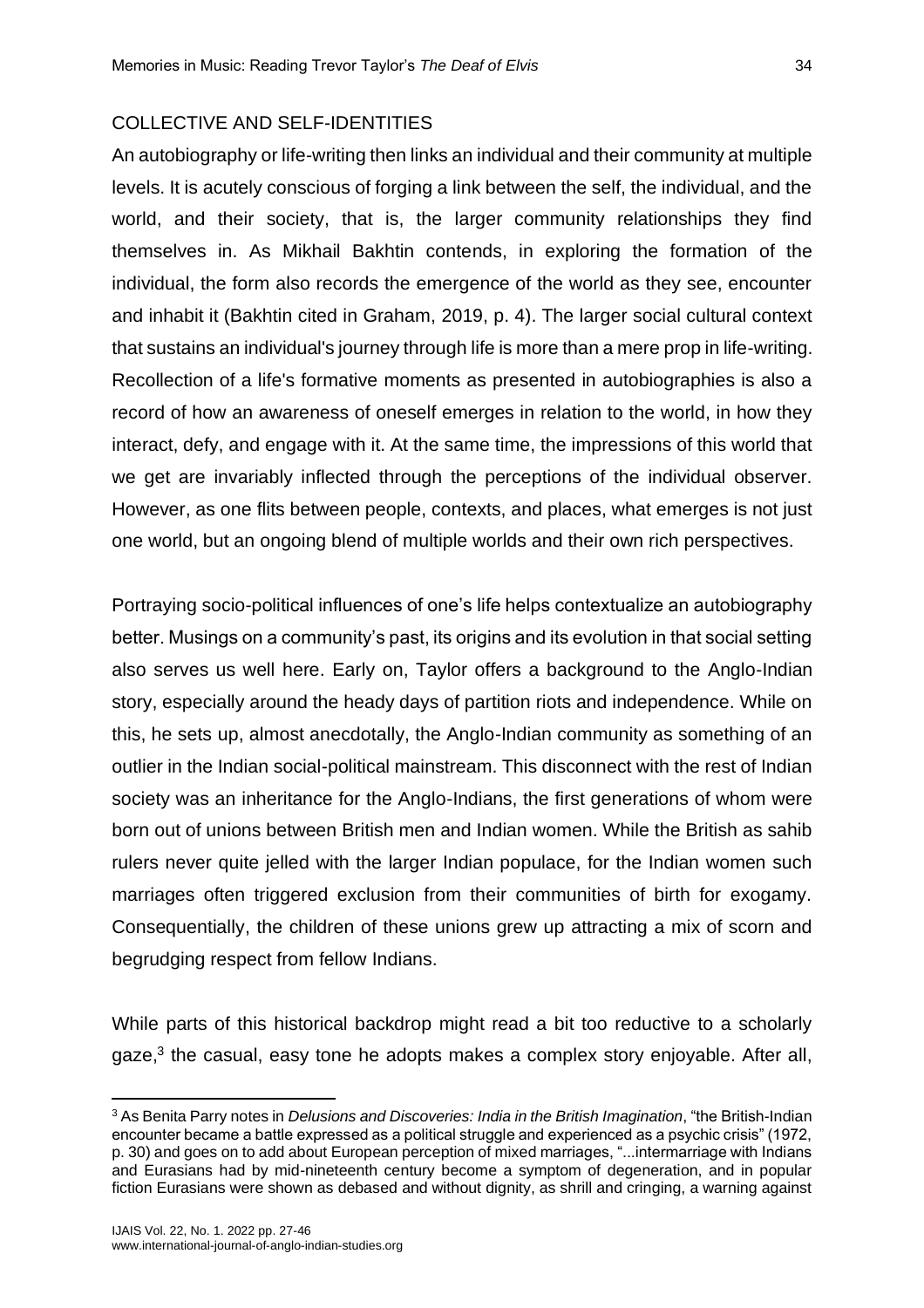nothing obliges him to adopt an objective, analytical framework when offering the history of his people. It only provides a setting for his own story, and thus even starts off on a personal note where he explains his very English sounding name, presumably to an unsuspecting English reader. If anything, such a framing strikes the right kind of informal, conversational tone. Consider, for instance, the question "Quite fascinating, wasn't it?" he playfully tags with his account of the unlikely relationships that occasionally led to almost fairy-tale marriages between European officials and the *aayah*. Such an informal, easy take on the subject skilfully taps into the community history as a means of making the story of Taylor's own life all the more relatable.

Not always does Taylor's use of a historical background to trace his own life story make for a convincing narrative. He explains his decision to leave India, for instance, in light of how "the Anglo-Indians did not fit in India any longer" (p. 7). However, we need to take his version with a few riders. For one, even as he concludes the Anglo-Indians did not fit, he hints at the quandary the prospect of migrating posed:

I was in two minds about leaving India for good, because after so many difficult years, I felt I was living the life of a king in comfort of every kind [...]. The English side of my birth was calling me to England. How could I leave the place where I was born and ate the salt of Mother India? I was in turmoil and totally confused. (p. 8)

Perhaps, his career and family pressures prompted his call to migrate at the age of twenty. On more than one occasion, he talks of lapsing back to reckless lifestyle when in Bombay, which was always a train journey away from any part of India. A lot of these habits traced back to his childhood years and early teens, and could return at the slightest nudge. While Taylor calls these years out for their "juvenile, delinquent ways" (p. 28) in hindsight, that he nevertheless expresses a certain fondness for these memories after all that time shows just how addictive and appealing he found them.

In fact, I sense his passage out of India was more his mother's intervention to ensure greater stability in his career. For his part, he wavers around the decision, even after reaching England, and is tempted to return on more than one occasion. I do not intend

the mixing of the races" (1972, p. 50). Also, scholars such as Adrian Carton observe that the earliest records of Anglo-Indians in fact pre-date British imperial presence in India. Drawing from early European travelogues, he shows "…the existence of Eurasian communities in India before the arrival of the British, suggesting that the Eurasian community had a pre-British heritage quite separate to the imperial connection (2000, p. 3).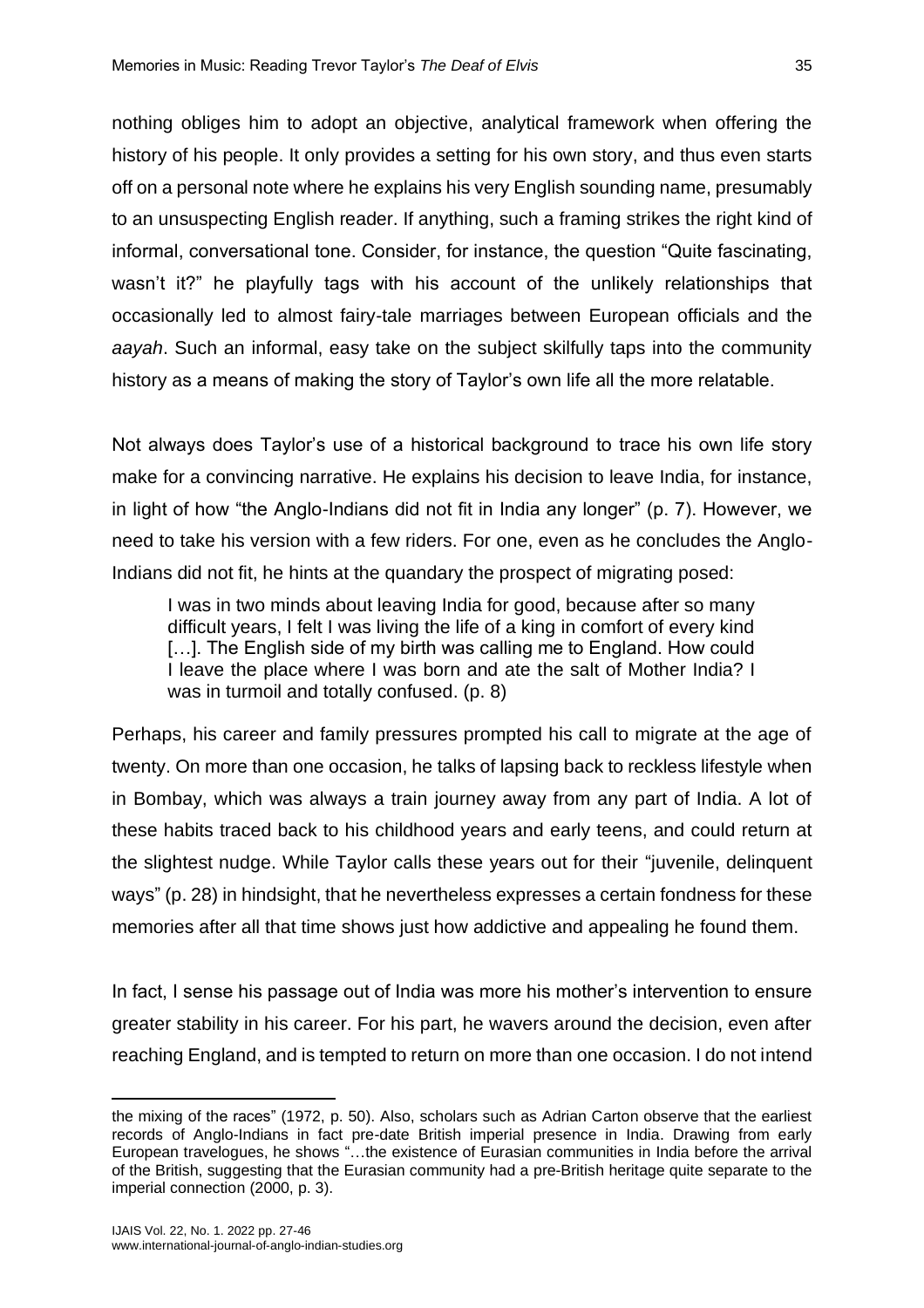to play down the author's feeling of not belonging in India. At the same time, it helps to keep in sight the myriad concerns that influence such critical decisions. Banking on the much-charted reason of non-belonging as the sole reason for his leaving India does not quite capture this complexity.

### NARRATIVE TENSION

Whether in descriptions of his social cultural settings, or the decision to leave India, Taylor's narrative carries within it a recurrent tension. We see this manifest in the form of the multiple divides he sets up in the story. While relating his Bombay days early on, Taylor sets up the Anglo-Indian social sphere as culturally distinct. For instance, he refers all non-Anglo-Indians as 'Indians' throughout the book to bring out the distinctly hyphenated identity of his community. If he sets up this distinction in terms of socio-religious divides, he also separates his own childhood personality between that of home and the world outside. On the one hand, is the homely, warm and comforting environs of his home, steeped, like his school chapel, in comforting religiosity; and on the other, the world outside, "filled with all sorts of places of vice" (p. 29) such as the gambling snooker hubs around the dockyard area where he would cavort with his schoolmates.

The two distinct worlds coalesce around his boyhood in formative ways. While the one outside exposed him to the risks of bad company, even as he mostly managed to steer clear of harm, home was where he could return to a safe and assured shelter and redemption. Home offered a refuge against the vices of the outside world and allowed him a connection with his spiritual side, which he also felt as a choir boy in the school chapel.

In these early chapters then, Taylor weaves his story into the social setting he grows up in. He highlights their competing and even contradictory influences in terms of straddling a spatial, cultural divide. Indeed, these portions of the book contain some of the richest detailing in terms of how the social world leaves an imprint on the individual in their formative years. That this description appears against the backdrop of his inner, personal struggles and maturing shows how much of a central role such tensions play at this point in the narrative. After all, even as he recollects his years of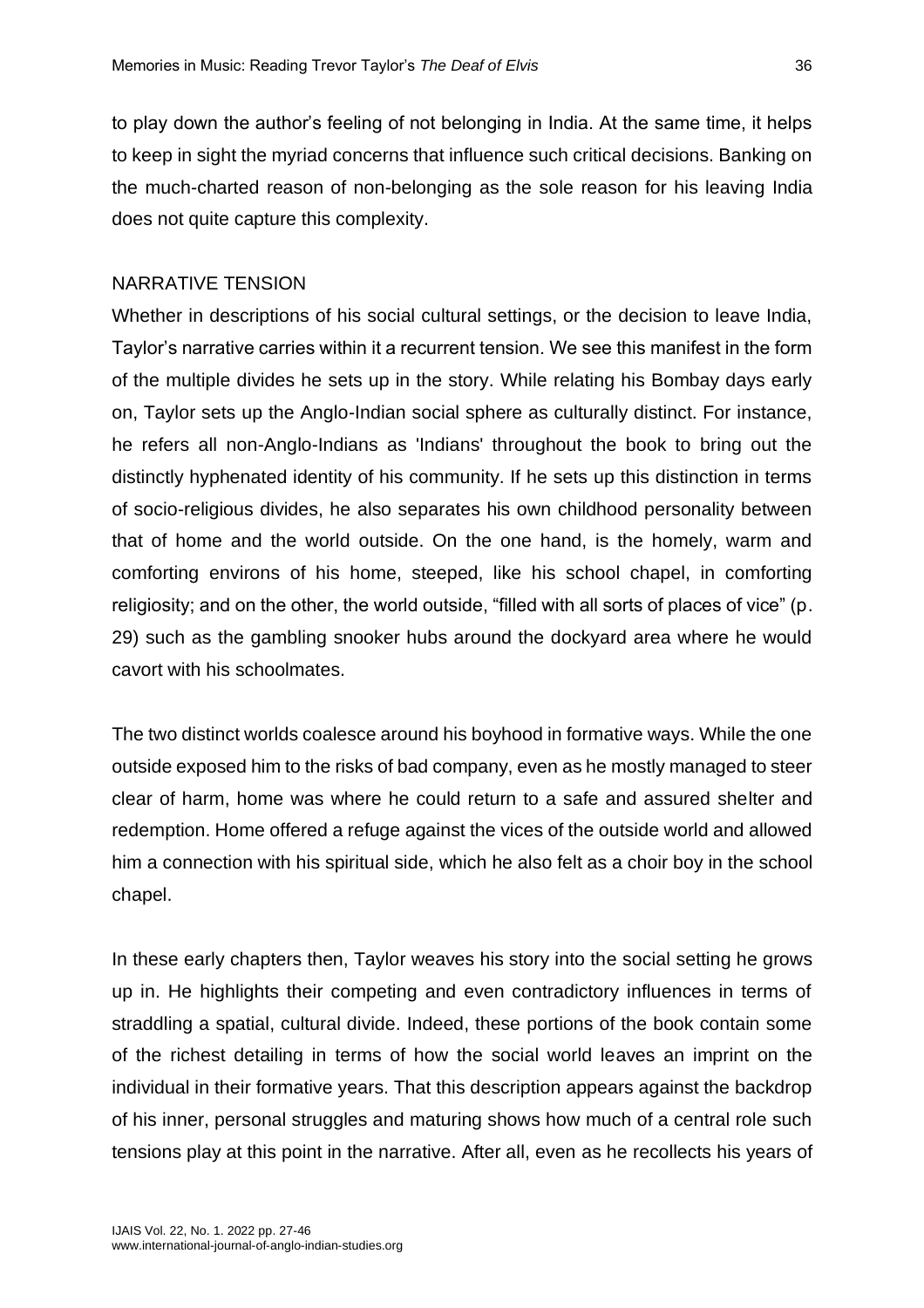turpitude, he does so with evident relish, conveying just how enjoyable these escapades might have been back then.

At the same time, he highlights the inevitable phases of guilt that would follow as he tried to expiate his wrongs through service to the church. Then again, the comforting spirituality of the church and the home held its own charm for the young mind and allowed him a space for what he was most passionate about: singing. We thus see the home-world divide as not merely a backdrop for his life's narrative, but also marking his inner self and shaping his personality. At his level, the divide functions also as a link between his self-perception, and his sense of belonging to the myriad social groupings around him.

The divide informs his passion for music and dance too. In more than one instance, we see how he picks up the more 'hip-hop' and jiving styles from outside, while being guided by country and blues music at home. At the same time, because of the contiguity of tastes and styles across home and school, church music and carols leave a deep imprint on him. As an author looking back at his life, Taylor has crafted this stage especially well. From a reader's perspective, it sets up an anchoring point for the narrative where he realizes his artistic streak, along with all its contradictions. Even as the refinement and solemnity of carols inspired him, the charms of jazz beats and rock were too attractive to let go. Not only did the beats of jazz and rock appeal for their youthful, rebellious energy, but the escape and transgressions they promised in the company of friends, proved too addictive to ignore. Throughout these chapters, Taylor builds and develops this tension as it courses through his own boyhood and into the larger sphere of his evolving relationships with his friends, family but also the community.

Why does Taylor make this dilemma so central to his narrative? After all, we find it play out well beyond his growing up years. In England too, he constantly vacillates between keeping a full-time, often secure job, and pursuing his passion for music. At the same time, a sense of guilt too gnaws at him as Zoe, his wife, works that much harder to sustain the finances. Throughout the narrative, he seems torn between charting a predictable, settled career arc and craving a life of artistic freedom. Even during his Bombay days, the conflict essentially pivoted around these same concerns.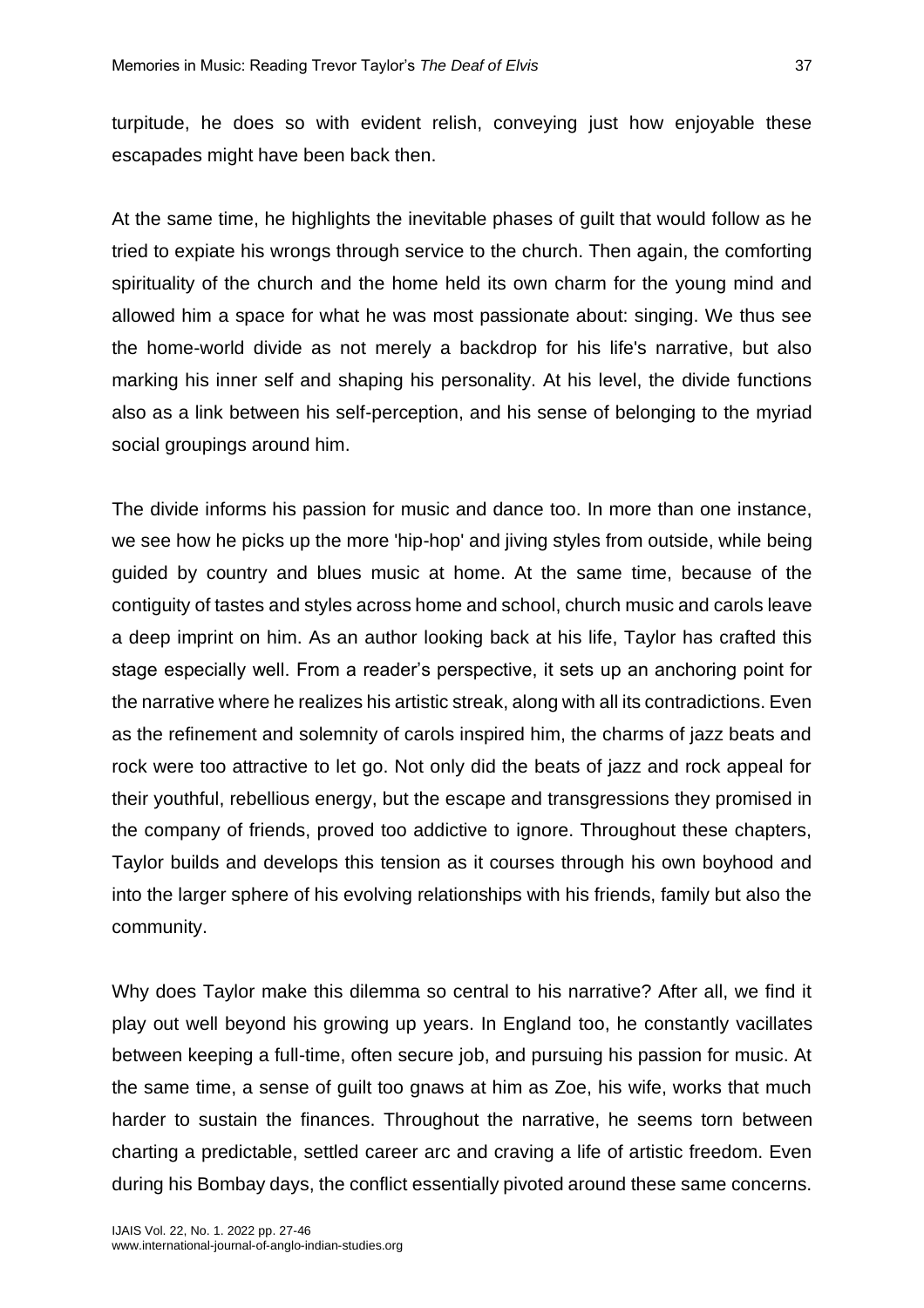Music surely provided him an escape from the daily grind of a life dangerously close to poverty. More alluringly though, he had just the right share of talent to potentially make a glamorous career out of it. In effect, he set this as a goal in life, and *The Deaf of Elvis* indeed reads like a journey of gradual reconciliation with this being a chimeric and unattainable possibility. To his credit, even in cherishing a spirited, carefree past and the lost dream it conjured, Taylor steers clear of over idealizing it, and sustains till the end the tension between the two types of life. That he refrains from making a judgment one way or the other reflects an inherent merit of life-writing in capturing complexities in detail.,.

For William Dilthey, life itself forms a fundamental narrative act allowing "a reiteration, in order to trace its footsteps and gain a better grasp of the flurry of events lived through, or reconcile its open, untied ends" (Dilthey cited in Steiner, 2019, p. 90). For Taylor, these loose ends space out across his life in the form of dilemma between choosing a stable career path and pursuing his passion in music. Whether one consciously attempts charting a course of character/career formation, the story of one's life invariably addresses this as a theme. Often, such conflicts appear as critical moments of decision making, not only about choosing a career, but also as in Taylor's case, taking a call on migration. Without a doubt then, such moments hold a special significance for the author. And yet, the question remains as to why such moments should appeal to the reader too? What piques our interest around these episodes?

Perhaps, such junctures realize one of the most crucial aspects of life-stories, that of the conflict between the individual self, their aspirations, and the demands of social conformity that tie them down. What complicates this conflict in Taylor's narrative is its refusal to be framed neatly along these binaries. They surface in his life at critical moments, when he has already started aligning his own expectations to social demands of a stable career, and yet cherishes his passion in music. Months before he sails for England, the manager at the Premier hotel in Srinagar almost convinces him to remain there as their star showstopper, and Taylor is "tempted to take up his offer" (p. 87). Even in England, he flits between jobs, hoping to buy himself more time to take up music more seriously, trying a desperate balancing act between his job and his passion.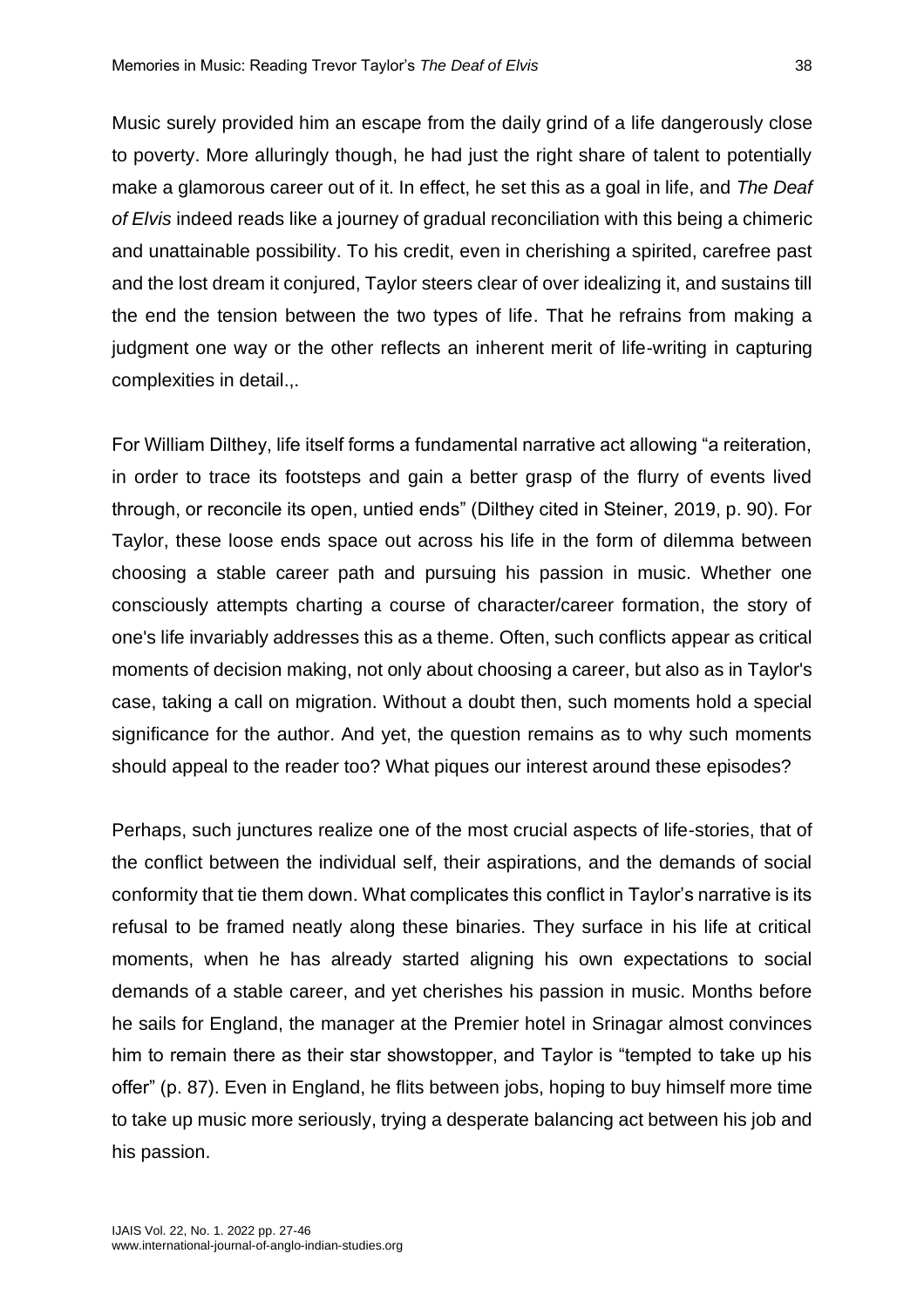To recount these in a life story is not merely an act of recording, reporting sets of facts, but an attempt to fit them in the larger scheme of life formation that one wishes to draw up, to closely scrutinize those moments when the individual wishes came into a contact, and often conflict with social mandates, and how these conflicts/moments of contact channelled/shaped one's life. An autobiography like Taylor's drives home the truth of just how implicit such conflicts are in our lives and decisions. Narrating these incidents offers clarity past life's unpredictable turns.

#### NARRATIVE LOOSE ENDS

In tracing an individual life arc, an autobiography brings forth an entire world. However, when we say, that a world emerges alongside the story of formation of the protagonist, which world are we talking about? It might after all be too reductive to refer to Taylor's emerging world as merely Anglo-Indian, or a South Asian immigrant or an artist. They are all of these, and more besides at any given point. In the latter half of the book, for instance, we see his artistic-self take centre stage and consequently, even holiday trips to Cyprus, Italy and the USA read like packed performance tours as he charms his way from one hotel to the next. Similarly, both at the beginning and end of the book we see a highlighting of Taylor's spiritual side, often in tandem with his deep romantic affection for Zoe, and for the reader. Each of these stand out as defining the person and his actions. Does he want us to choose or prioritize one set of identities and worldviews over another? For the world that the text highlights also determines how we eventually perceive Taylor.

It is on this count that I found the book somewhat lacking in places. Many a time, the text read like disjointed bits spread out over a lifespan without the sort of connecting threads that frame a narrative recollection. While a narrative arc might map a lifespan, it cannot really imitate its passage in toto. A life marks passage from one point of time to the next, and perhaps even depends on an at least partial obviating of the past. Even as it traces this journey, a narrative arc cannot afford to re-enact too literally this glossing over of the past by the present. In many ways, a narrative framework remedies this fragmenting, disjoining impulse of life and helps us make meaning by piecing individual events into a coherent, meaningful whole. In this, past events often offer a stage, a context to those in the present, and help us make better sense of them.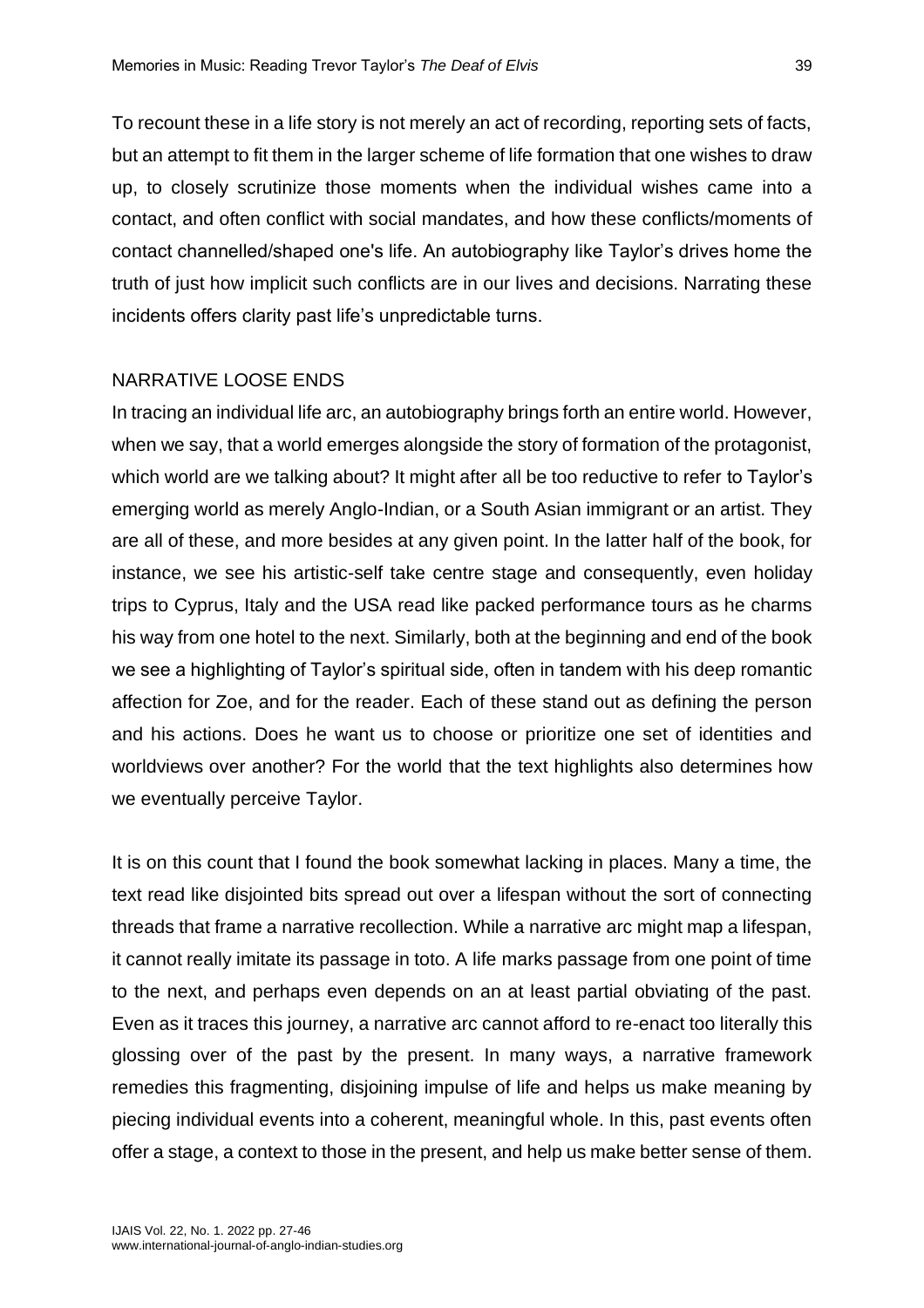A critical part of the interaction between the world and the self involves coming to recognize and reconcile with its realities and disappointments.

As a literary convention, an autobiography devotes itself significantly to exploring how we come to terms with the disappointments life inevitably throws at us. Typically, the protagonist moves through a series of challenges and eventually experiences closure as they come to value virtues such as perseverance and fortitude that bring them success. Within the western tradition, this appears as a major factor favouring the *bildungsroman* as an instrument of example and learning for young minds. As Jose Santiago Vazquez (in Hoagland, 2019) notes, however, autobiographies and other similar forms of life-stories written from non-western perspectives both adopt and contest some of these essential norms. For him, such writing arising from postcolonial traditions "incorporate the master codes of imperialism into the text, in order to sabotage them more effectively" (cited in Hoagland, 2019, p. 218).

However, I differ with such a position in the context of Taylor's life story. He shows no obvious intent to defy or challenge a literary form. The bildungsroman continues being an effective and simple narration of a life and lends such narration a perspective to make sense of it better. Taylor also closes his life story with an increasingly spiritual slant. In fact, he also ties together his passion for music with a search for the divine as he signs up as the lead voice and frequents the local church more often. To that extent, Taylor largely toes the generic convention in trying to tie together the various strands of his life in a continuing search for the divine. Speaking of how he feels blessed at this stage of life, he observes:

Every day we thank our loving saviour Jesus Christ. We thank him every day for all his help and the loving wisdom he has bestowed on us, how to love each other and our fellow neighbours. He has blessed us abundantly with our dream home and financial situations, where we rose from rags to riches, so to speak. (p. 245)

Such a move even mimics his early adolescence torn between the solace of religion and appeal of delinquency. At the same time, his life story does leave loose ends too. For one, he fails to make much of his musical career, and admits as much in his usual humorous fashion, with perhaps a tinge of warning: "try to be yourselves as copying Elvis all my life did not get me anywhere" (p. 249). If anything, towards the end his narrative shifts from trying to stitch together a musical career to a search for an ideal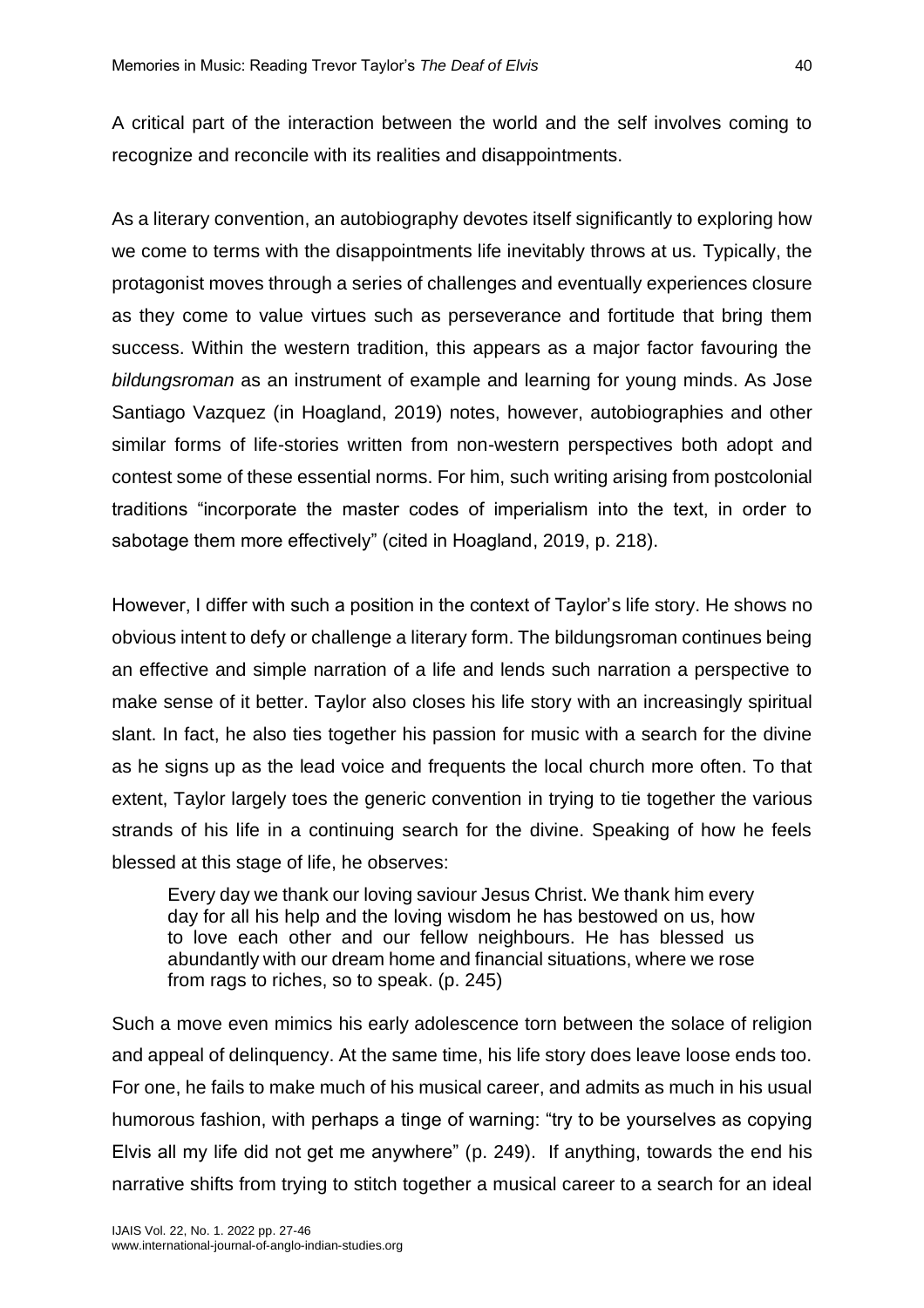English home to settle down for the rest of his life. His musical ambitions remain unfulfilled, but so does the reader's curiosity to know how he comes to terms with it.

## DISILLUSIONMENT AND NOSTALGIA

Unfulfilled ambitions are not the only disappointments in Taylor's life. Yet another marked moment of disillusionment for him is the visit to India thirty-eight years after his migration and the sheer disconnect he feels from what was once home for him. Except for a short sojourn at Kerala, his trips to Agra, Nagpur, Calcutta and Bombay all prove fairly underwhelming. One remark following his stay in Bombay sums it up. He asks, "How did I even live there for eighteen years of my youth?" (p. 213). An immigrant's disenchantment upon returning to their home country is of course, a familiar theme in postcolonial literature. In his research, Rishi Iniyan (2013) traces the trajectory of novels that engage with the theme of disillusioned return in authors as diverse as Balachandra Rajan, Amitav Ghosh and Arun Joshi (2013, p. 19). At the same time, in the context of life-writing, such a theme takes on an even more real, almost visceral quality. This is particularly the case for Anglo-Indian life-writing, especially overlaid with a story of migration and diaspora.

Predictably, the author arrives in India full of hope, and eager to revisit the haunts of his early youth. Even more predictably, he finds himself gripped in agonizing disappointment to discover all the places that are gone or have been transformed beyond recognition. However, he does not give up on the nostalgic tenor entirely, but sustains it as an idyllic foil to his actual experiences in all these places. As a reader, I initially found this a bit puzzling: why would someone simultaneously recognize the delusionary nature of nostalgia, and yet continue indulging in yearning for a past so surely out of reach? What explains this contradictory narrative movement?

In the *Future of Nostalgia* (2008), Svetlana Boym distinguishes between two kinds of nostalgia in the western literary tradition: restorative and reflective. While restorative nostalgia pines to revive an idyllic past and reconfigure the present to the requirements of that past, reflective nostalgia acknowledges the irretrievable loss of that past, and focuses on our process of coming to terms with that loss. Taylor's recollection too charts a movement from restorative nostalgia to reflective nostalgia as he comes to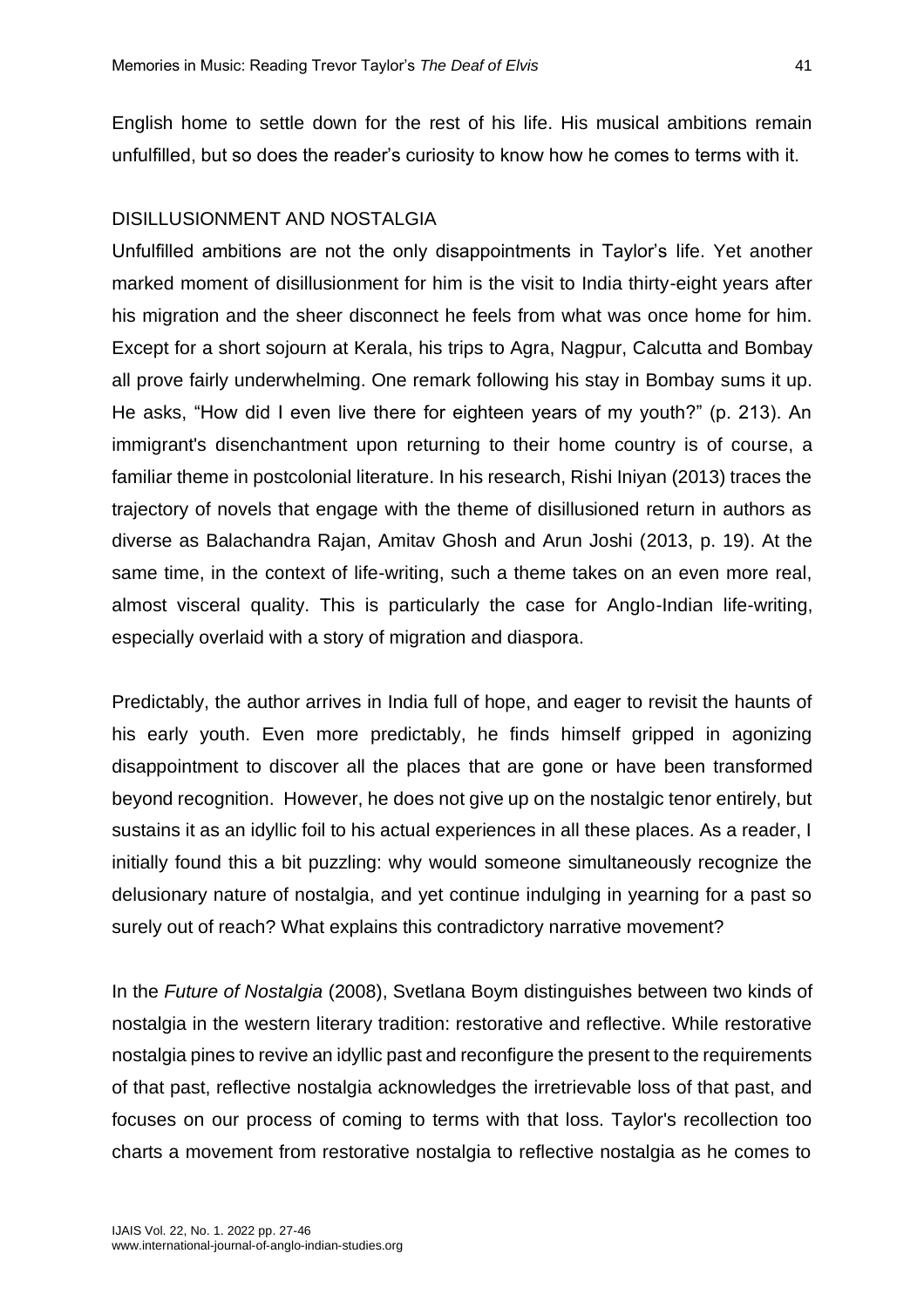grips with the stark reality of never being able to salvage the country he had once known.

Such a movement mimics the inevitable coming to terms with the past and its loss, that he undergoes. In life-stories, coming to terms with the past, the passage of time, and its accompanying transience are critical ingredients of identity formation. In fact, these serve as crucibles where multiple identities such as ethnic, professional and religious overlap and draw up a sketch of the protagonist. In presenting this sketch too, however, Taylor's account feels a bit wanting. Even as the keen anticipation of the earlier leg of his India tour gives way to disappointment, he wraps up its account a bit abruptly. While these episodes read like a string of let-downs, we do not get enough of a glimpse into the mind that nevertheless keeps pursuing them, in spite of accepting the passing of his world. It would make for so much more of an interesting read to know, for instance, if and how the present, with all its disappointments, manages to hold out that special and unique attachment in him we reserve for our homes, and especially the homes of our childhood. He does tell us how be tears up on seeing Dehdusty Building gone, but leaves it there, with just that much of a mild emotional nudge.

#### **CONCLUSION**

If, as Cassity says, Anglo-Indian life narratives provide space for their own voices, they also build an expectation with which the reader approaches the text. In this case, I was especially curious to know if being an immigrant brought challenges unique to the Anglo-Indians in the UK. Sure enough, literature on the politics and social circumstances surrounding Anglo-Indian immigrants is available aplenty, but only a life narrative can render these as intimate snapshots more accessible to readers like me. I have always wondered if Anglo-Indians abroad stood apart from the rest of the South Asian immigrant communities owing to their distinctly western ways, but came away none wiser after reading the book. Insights on the dynamics between the different immigrant communities too might have been a great addition. We do hear of a certain Joyanti, presumably a Bengali Hindu, going by her name, but no further details are shared. As a result, these portions often seem incomplete and a bit abruptly rounded off.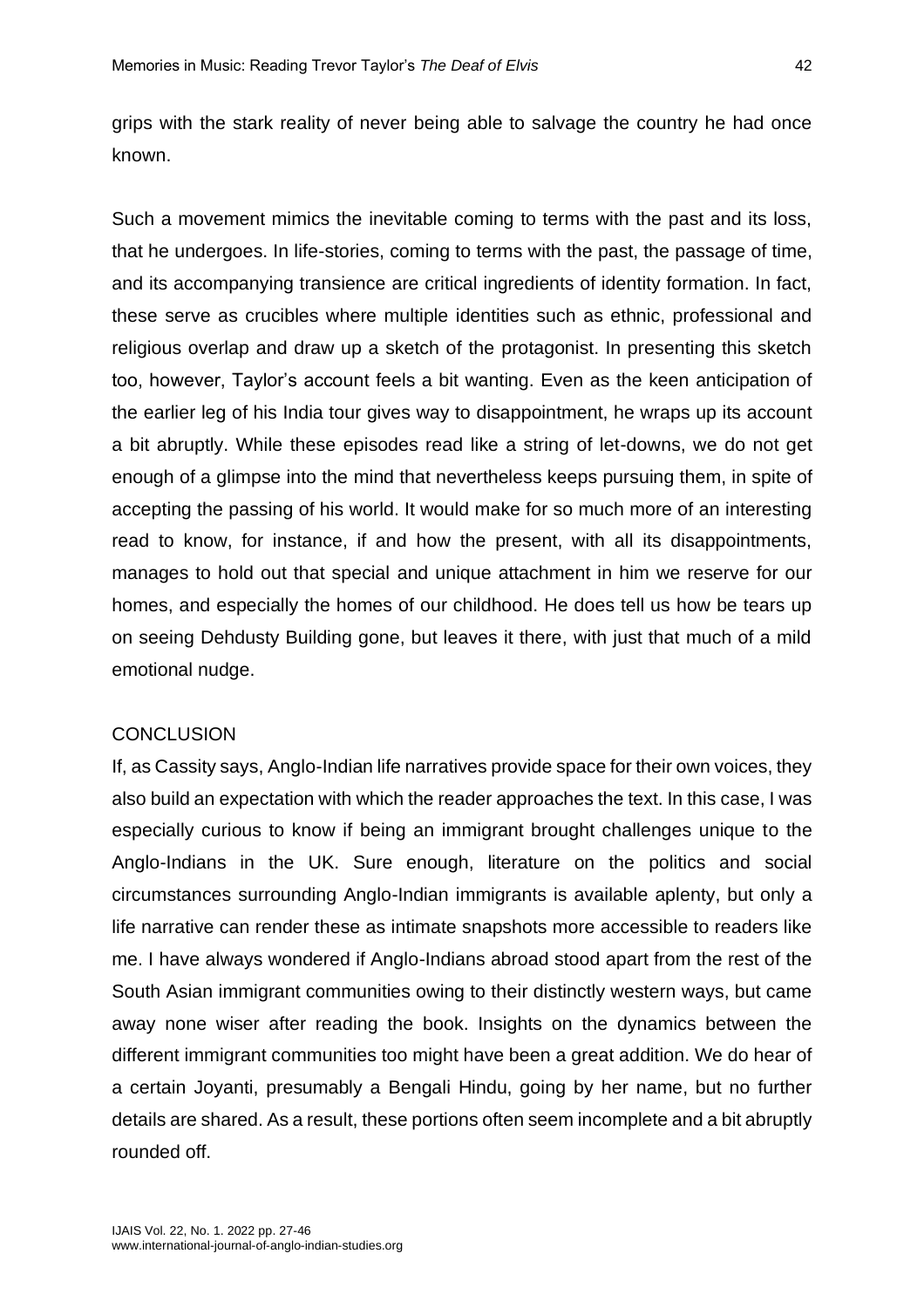It is not as if interactions with other Indian immigrants from other communities is completely absent in the text, though. We see him sign up, for instance, as the lead musician mostly at bars and pubs run by Indian businessmen in and around London, and for a moment it seems he shows an unstated preference for these. Possibly, it follows patterns of preference and affinity determined by social networks of his, which might have been predominantly Indian, or connected to Indians. <sup>4</sup> With him throwing hardly any light on these connections however, they remain largely distant and formal, and we miss out on a crucial aspect of his social and professional life. As mentioned earlier, I also could not help but notice just how starkly contrasting this silence appears versus his rich and detailed descriptions of community lives around him at his childhood apartment in Mumbai. Perhaps, he recreates in text a transition that echoes in our lives. Experiences of the other, and aspects of their lives that do not match our own milieu, are particularly vivid for the young and leave quite an impact on impressionable minds. As grown-ups, perhaps that sense of wonder fades, and we notice these idiosyncrasies a lot less or take them for granted. Be that as it may, some description of the distinct cultural lives of other immigrant communities he encounters would no doubt have made for an even more enjoyable reading.

But then, a critique of Taylor's silence on this aspect is also perhaps a questioning of my own expectations as a reader. Reviewing a book after all, also involves a closer scrutiny of the reader's approach to it. I cannot unsee how prone I am to straitjacket the text within an imagined Anglo-Indian narrative type. In fact, as mentioned before, this search for the author as an Anglo-Indian and the author as himself – not arrested

<sup>4</sup> In his article "British South Asians and Pathways Into Selective Schooling: Social Class, Culture and Ethnicity", Tahir Abbas observes that the social and educational networks among first and second generation South Asian immigrants were defined by "their social interaction with others like themselves in their own communities" (2007, p. 83). It is more than likely a broader pattern that holds for other age groups too, and might explain Taylor's preference for seeking employment in Indian run establishments.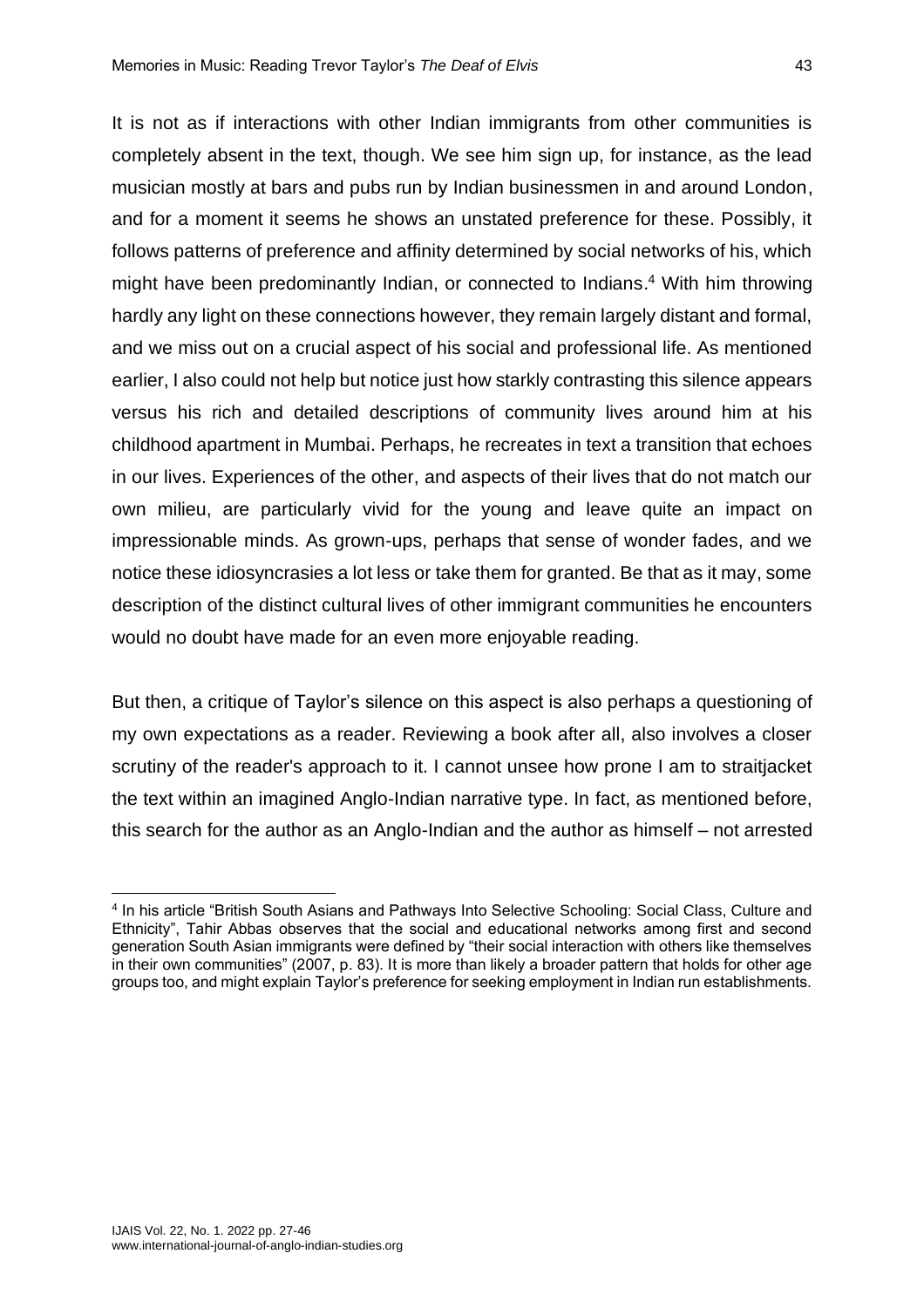by any one of his identities – underlines my reading. Why does his silence on the British-Anglo Indian relationship seem jarring? Does it confound an expectation with which I approach the text of him documenting experiences as an immigrant, and in the process also bring up the unique stories of engagement as an Anglo-Indian? Am I beings a bit too presumptuous to suppose there was a struggle in these processes of engagement and settling down in the first place? Or did time make it easier, and he became 'used to' enough to not even notice?

Which readership Anglo-Indian life-writing caters will remain a shifting goal, and not without its share of paradox. It is perfectly possible that Taylor writes primarily for an Anglo-Indian audience, and especially in the latter part of the book does not feel the need to engage with questions of identity all that much. At the same time, these questions might often be the staple fare that often leads non-Anglo-Indian readers to take up a book like his. What we have then is indeed a tricky terrain to navigate. At some level of course, to expect a narrative coloured in the Anglo-Indian lens places an unfair and unnecessary burden on the author. At the same time, as Taylor himself says, the stories of Anglo-Indians of his generation need to be told, and in a manner that foregrounds their identity as an anchor for collective memory. For an author who sets himself to that task, I must concede there are moments which leave more to be desired. It would perhaps not be off the mark either to say that it might even feel the same way for Anglo-Indian readers who did not migrate out of India. The task of the author in this case would be a tricky balancing act between these expectations and a telling of his life story as just another unique event. While Taylor's narrative does waver a bit on this count at times, it reminds us of the extraordinary eventfulness of a supposedly ordinary life, and for that reason alone, should be worth a read.

*Upamanyu Sengupta teaches English at Maharashtra National Law University Mumbai. His doctoral dissertation examines the hermeneutics of travel writing. He was awarded a DAAD Fellowship for a semester's study at the Technische Universität, Dresden, Germany. Upamanyu's research interests on studies of space and place, Anglo-Indian Studies and affective mapping are reflected in his publications. He can be reached at [upamanyu@mnlumumbai.edu.in.](mailto:upamanyu@mnlumumbai.edu.in)*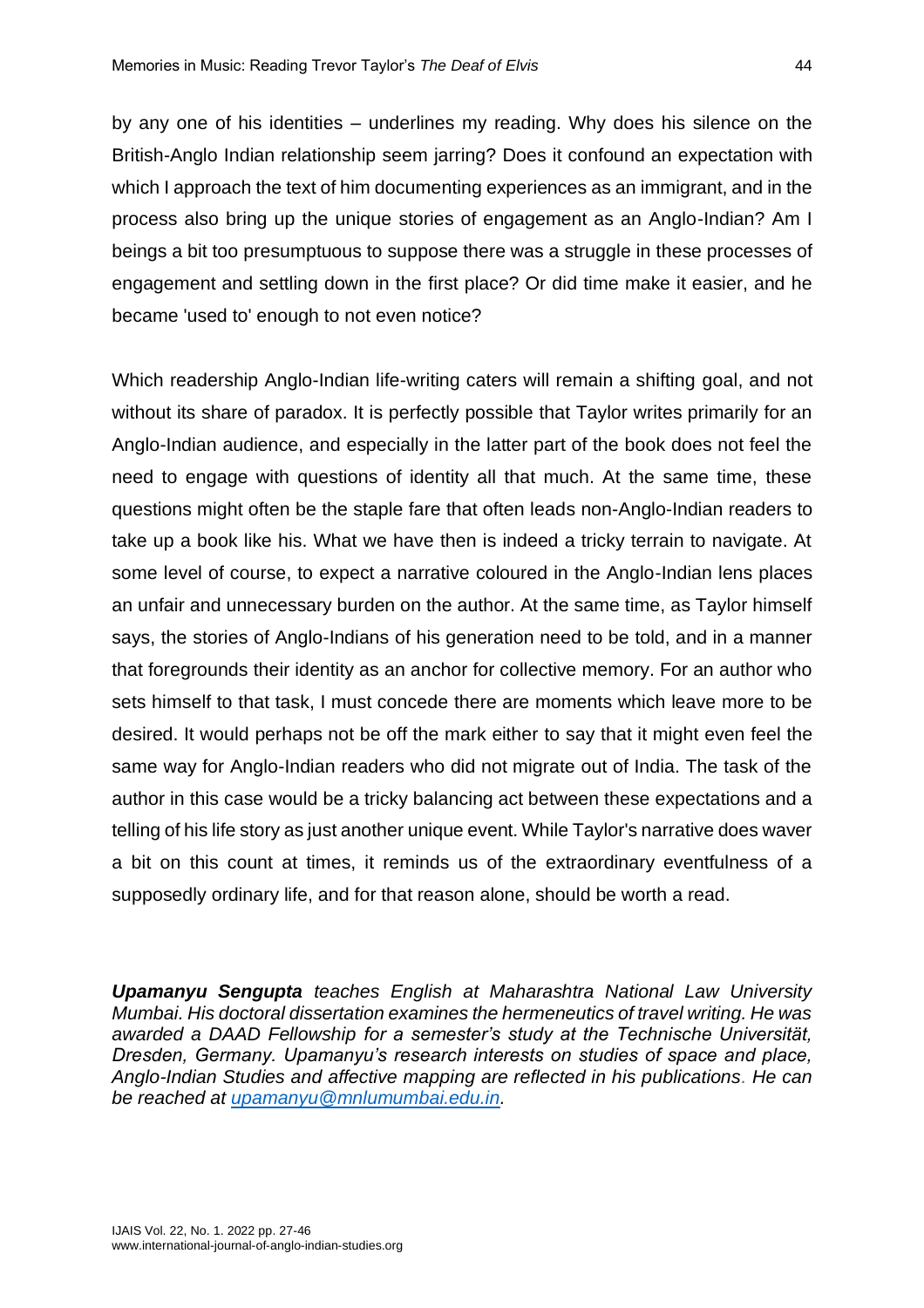#### REFERENCES

Abbas, Tahir. (2007). British South Asians and pathways into selective schooling: Social class, culture and ethnicity. *British Educational Research Journal, 35*(1), 75-90. https://www.jstor.org/stable/30032725.

Boym, Svetlana. (2001). *The future of nostalgia*. Basic Books.

Carton, Adrian. Beyond "Cotton Mary": Anglo-Indian categories and reclaiming the diverse past. *International Journal of Anglo-Indian Studies, 5*(1), 3-20. https://international-journal-of-anglo-indianstudies.org/index.php/IJAIS/article/view/153/143.

Cassity, Kathleen J. (2014). Anglo-Indian life writing: Why it matters. *International Journal of Anglo-Indian Studies*, *14*(1), 3-16. https://international-journal-ofanglo-indian-studies.org/index.php/IJAIS/article/view/13/8.

Cavarero, Adrianna. (2000). *Relating narratives: Storytelling and selfhood.* Routledge.

Ghosh, Abantika. (2019, December 13). Rajya Sabha passes SC/ST quota bill after brief walkout by Congress MPs. *Indian Express*. https://indianexpress.com/article/india/rajya-sabha-passes-sc-st-quota-billafter-brief-walkout-by-congress-mps-6164327/.

Graham, Sara. (2019). Introduction. In Sarah Graham (Ed.), *A history of the bildungsroman* (pp. 1-9). Cambridge University Press.

Hoagland, Ericka A. (2019). The Postcolonial Bildungsroman. In Sarah Graham (Ed.), *A history of the bildungsroman* (pp. 217-238). Cambridge University Press.

Iniyan, Rishi. (2013). *Remigrating home: A study of the theme of return in selected Indian English novels* [Unpublished MPhil Dissertation]. The English and Foreign Languages University Hyderabad.

Parry, Benita. (1972). *Delusions and discoveries: India in the British imagination 1880-1930*. Verso.

Rathore, Akash Singh. (2019). *A philosophy of autobiography: Body and text*. Routledge.

Steiner, Lina. (2019). The Bildungsroman in Imperial Russia and the Soviet Union. In Sarah Graham (Ed.), *A history of the bildungsroman* (pp. 84-116). Cambridge University Press.